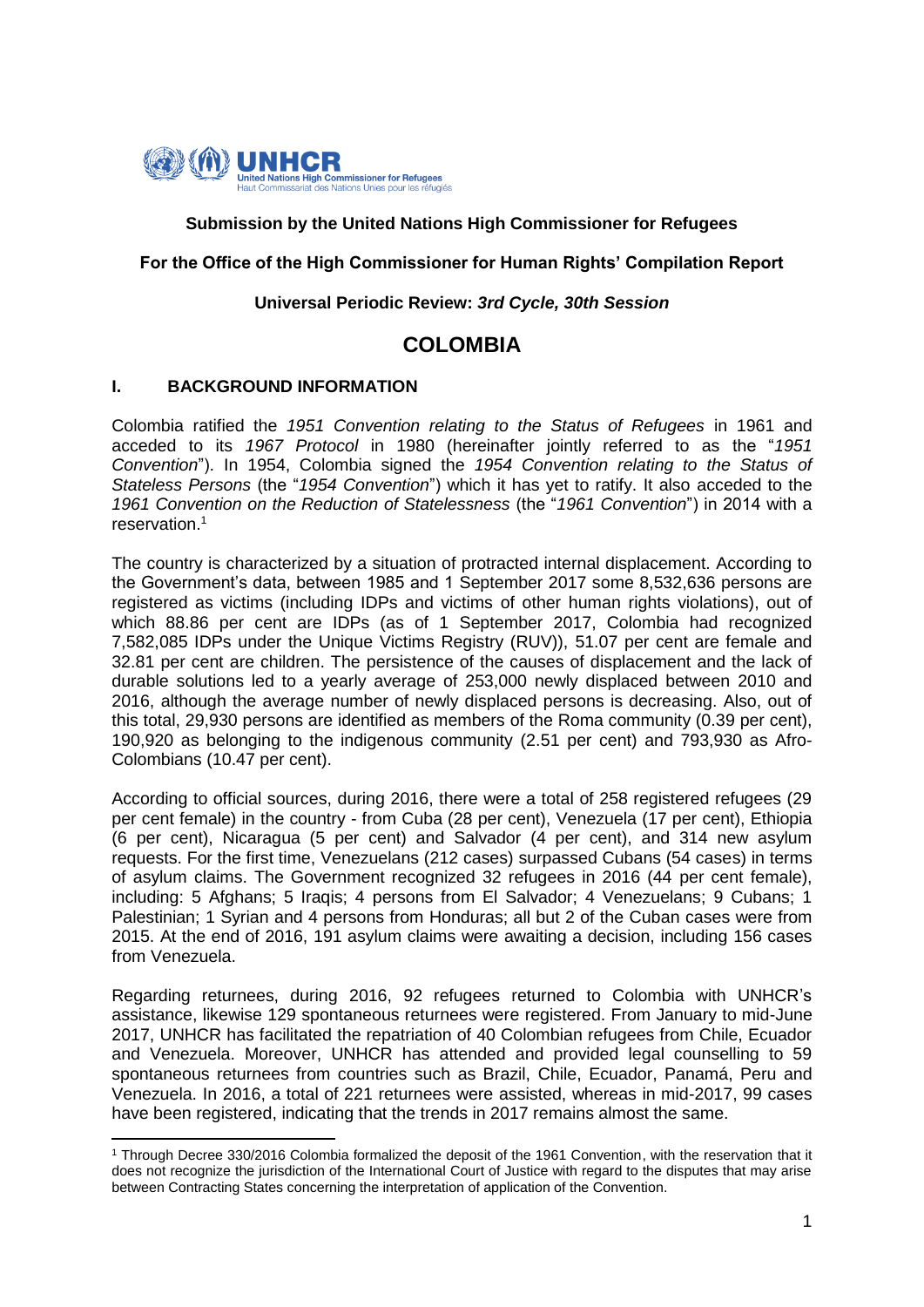Since the demobilisation of FARC-EP, areas traditionally most affected by the armed conflict, particularly along the Venezuelan border and the Pacific region, present special risks because of the dispute in the control that other illegal armed actors are exerting on the territories and by the reconfiguration of new groups throughout the country. In the Colombian Pacific area there is a repositioning of new actors for the control of illicit activities left by the FARC. This situation has brought as a consequence an evident presence by the Auto Defensas Gaitanistas de Colombia (AGC), the guerrilla of the ELN and new groups that have arisen and who dispute the control of these territories. The humanitarian situation is complex, in particular in the departments of Chocó, Nariño and Valle where there have been confrontational scenarios with different intensities, affecting communities in terms of recruitment of children, targeted homicides, forced displacement, kidnappings and confinement. Although this was an expected scenario in the context of the FARC's demobilization and disarmament process, the frequency and impact of the events occurring in the first half of 2017 are greater than expected.

# **II. ACHIEVEMENTS AND POSITIVE DEVELOPMENTS**

# **Positive developments linked to 2nd cycle UPR recommendations**

**Linked to 2nd cycle UPR recommendation no.116.9:** "Continue efforts through dialogue with the Revolutionary Armed Forces of Colombia to reach an agreement that will put an end to the armed conflict (Pakistan)."

UNHCR congratulates Colombia on the success of the peace agreement reached between the FARC and the Colombian government, which brings an end to an armed conflict that has lasted over 50 years. In the Final Agreement, the Parties agreed to create an Integral System of Truth, Justice, Reparation and Non-Repetition in order to achieve the highest possible satisfaction of victims' rights, ensure accountability for violations, guarantee the legal security of those who participate in the System and contribute to coexistence, reconciliation and non-repetition of the conflict and thus ensure the transition from armed conflict to peace.

Along with the UN Political Mission, $<sup>2</sup>$  the international community has been given specific</sup> roles for the implementation of the Peace Accord. Particularly, UNHCR has been called to support implementation concerning victims' human rights. The peace accord is the beginning of a systematic peace-building process that will encompass a range of measures targeted to reduce the country's risk of relapsing into conflict. With the large number of victims of forced displacement, finding comprehensive durable solutions for the displaced population is a key aspect of that process. Local integration, relocation and return of IDPs and Colombian refugees abroad, in safe and dignified conditions, will be fundamental to sustainable peace.

UNHCR also welcomes the initiation of peace negotiations between the Government and ELN, and expresses its support and wishes for a successful conclusion of the process, congratulating particularly the bilateral ceasefire that will be in effect initially between 1 October 2017 and 9 January 2018. At the same time, it continues advocating for the inclusion of victims and IDPs in the negotiation process, as was the case in negotiations with FARC.

<sup>&</sup>lt;sup>2</sup> The UN Political Mission, requested by the parties and approved by the Security Council through Resolution 2261 on 25 January 2016, has already been deployed. The UN Mission consists of unarmed international observers to monitor and verify the laying down of arms and be part of the aforementioned tripartite mechanism.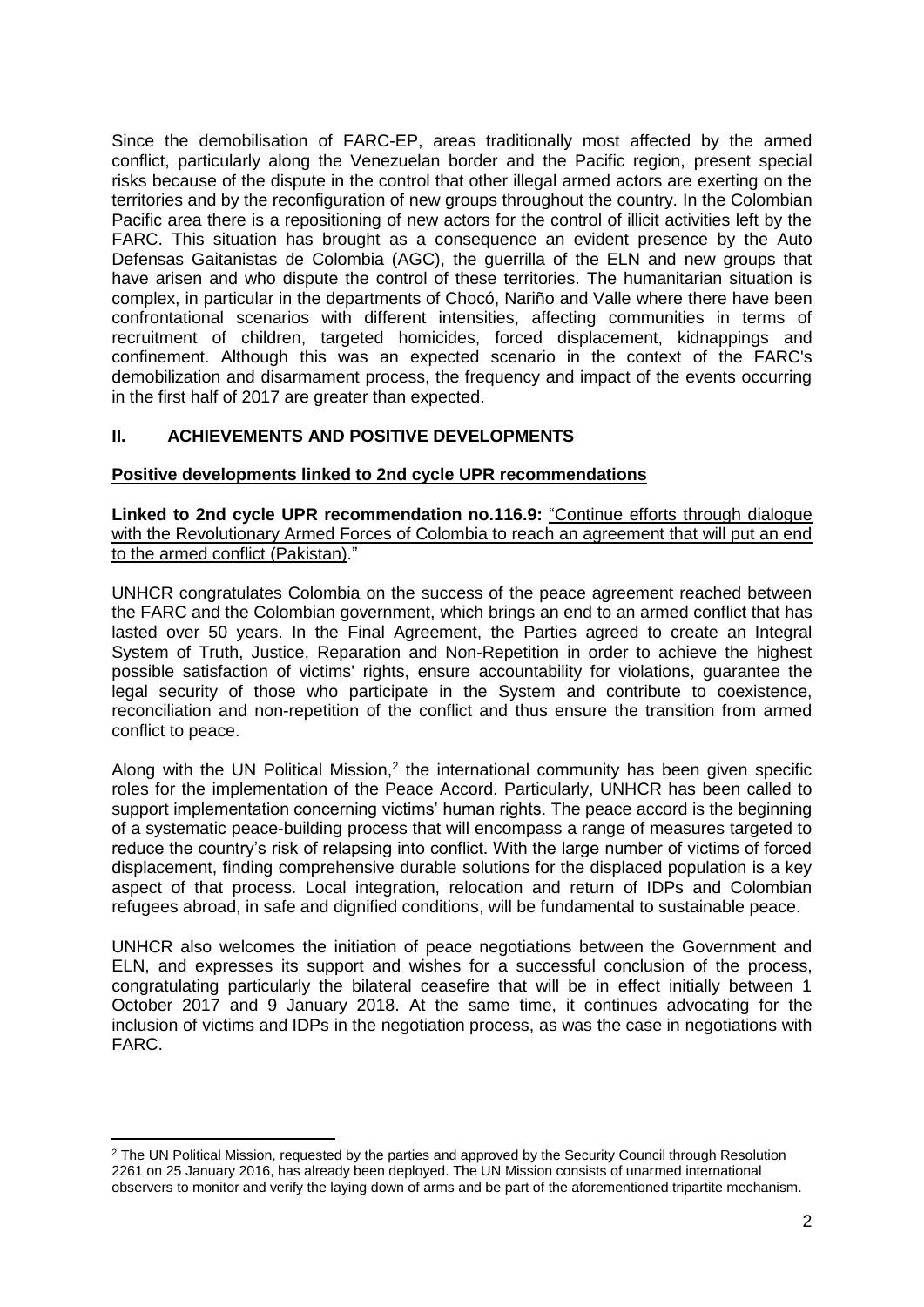**Linked to 2nd cycle UPR recommendation no 116.1**. "Become a party of international instruments of protection and promotion of human rights still pending ratification, as appropriate, such as the 1961 Convention on the Reduction of Statelessness (Ecuador)."

UNHCR commends Colombia's accession to the *1961 Convention on the Reduction of Statelessness*. This treaty is vital for future developments on Colombian nationality laws, since it establishes specific safeguards to prevent statelessness at birth and loss of nationality later in life. It also contains special provisions that allow people to acquire the nationality of the State in which they were born if they would otherwise be stateless. UNHCR also welcomes the fact that the Government of Colombia granted Colombian nationality to one stateless person in 2016, in the absence of a legal framework for stateless persons.

The National Register Office (RNEC) has issued internal guidelines to facilitate the granting of nationality for Colombian children born in Venezuela who arrived without birth certificates apostilled pursuant to the Hague Convention, which UNHCR welcomes. Children born in Venezuela and entitled to a Colombian nationality will be able to access public healthcare and education systems, facilitating their local integration in the country. The Government should be encouraged to expand the application of these guidelines to other nationalities.

# **III. KEY PROTECTION ISSUES, CHALLENGES AND RECOMMENDATIONS**

### **Challenges linked to outstanding 2nd cycle UPR recommendations**

### **Issue 1: Guarantees of protection for the IDP communities in the Pacific region**

**Linked to 2nd cycle UPR recommendation no. 116.44:** "Intensify the Government presence in rural areas whose communities are victims of abuses, such as forced displacement, as well as target of violence perpetrated by criminal organizations (Italy)."

The Office of the Ombudsman prepares 'risk reports' whenever it considers that there are situations that pose extraordinary risks to the rights of the population. Through its reports, it has noted on several occasions the difficult situation in the Pacific region. Given the current circumstances, it has expressed the need for exceptional measures to address the humanitarian situation in Buenaventura and Chocó, and in an integral way, in the entire Pacific region. As pointed out by the Office of the Ombudsman, in the current context of post-agreement with FARC the high risk faced by communities in the Pacific is a matter of concern to UNHCR. In recent years, the Pacific Coast region has remained one of the most affected by large-group displacements. Based on its monitoring activities, UNHCR observed that in 2016 more than 11,300 people (more than 3,000 families) were displaced in this region. As of mid-2017, nearly 7,000 people have been displaced or been affected by serious situations of confinement.<sup>3</sup> It is estimated that by the end of 2017 there will be 17,000 displaced families, showing an increase from 2016 even in a context of what is largely perceived as an improvement in conditions in the country. In the same way, slow-drip intra-urban displacement has also increased. The most affected regions are in the Pacific region: Chocó, Nariño, Valle del Cauca and border regions in Norte de Santander. UNHCR is concerned that, taking into account the frequency and impact of the events that are occurring in the first months of 2017, the instances of large-group displacements may surpass that of 2016.

<sup>&</sup>lt;sup>3</sup> These figures refer to mass displacements, which are defined by the Colombian government under the Law of Victims as one that affects more than 10 families or 50 people. These events are of special government attention for the humanitarian assistance routes. These figures do not include individual displacements.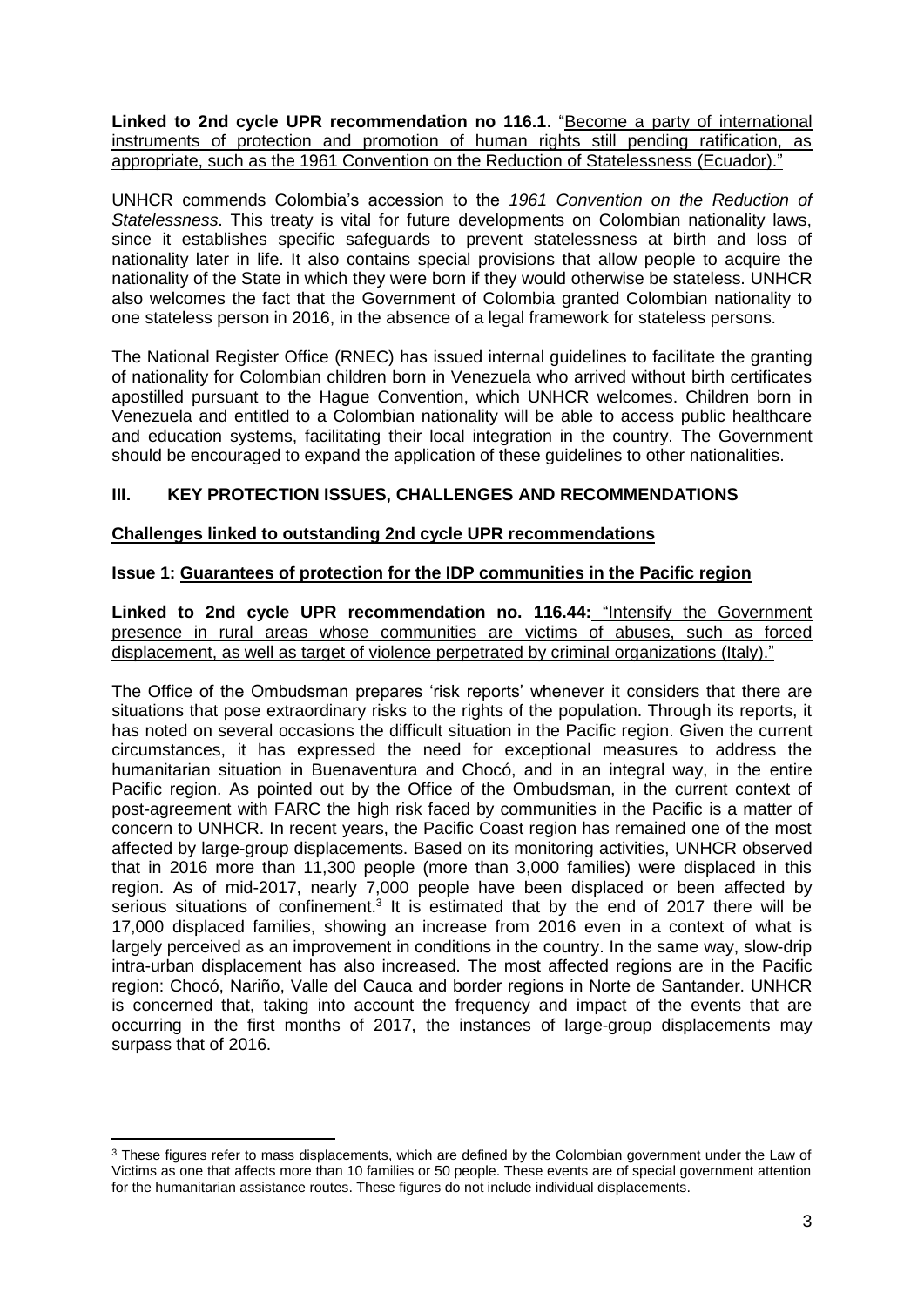It is important to note that the deteriorating humanitarian situation in the Pacific has a serious and disproportionate impact in particular on indigenous and Afro-Colombian communities. 4 These communities are affected not only by the forced displacement of their territories, but also by situations of confinement (given the presence of armed groups, restrictions on mobility and, in some cases, contamination of territories with anti-personnel landmines). The increase in cases of forced recruitment of children and adolescents is also of serious concern.

# **Recommendations:**

UNHCR recommends that the Government of Colombia:

- (a) Ensure effective implementation of the institutional response mechanisms defined in the *Ethnic Decrees* (4633 and 4635) and the *Victims' Law 1448*; and
- (b) Guarantee humanitarian assistance for forcibly displaced and confined communities.

# **Issue 2: Ratification of the** *1954 Convention*

**Linked to 2nd cycle UPR recommendation no 116.1:** "Become a party of international instruments of protection and promotion of human rights still pending ratification, as appropriate, such as the 1961 Convention on the Reduction of Statelessness (Ecuador)."

Even though Colombia partially followed recommendation 116.1, by acceding to the *1961 Convention*, it has not yet ratified the *1954 Convention*, which secures minimum standards of treatment for stateless persons and addresses the issue of naturalization.

### **Recommendation:**

1

UNHCR recommends that the Government of Colombia:

(a) Ratify the *1954 Convention relating to the Status of Stateless Persons*.

# **Additional Protection Challenges**

# **Issue 3: Protection of refugees and persons in need of international protection**

In recent years, the number of persons seeking international protection in Colombia has increased, not least due to the recent improvements of the country's situation. This increase in claims is not however followed by enhanced accessibility to and better quality of the asylum, and as a result the protection system in the country remains weak. Several key issues need to be addressed, most notably:

- 1. The fact that filing asylum claims in airport transit zones is expressly prohibited: This prohibition, which is included in *Decree 1067* of 2015, has resulted in several cases of *refoulement.* As of the time of drafting, in 2017 alone, UNHCR had registered *refoulement* cases relating to five Eritrean nationals, two Pakistani nationals and two Sri Lankan nationals. These individuals were not allowed access to the asylum procedures authorities, but managed to communicate with UNHCR from the transit zone to ask for support. They were expelled despite UNHCR's intervention with the Government;
- 2. Lack of effective access to the asylum system: Officials from the asylum system are only present in the capital, relying on migration officials to receive claims elsewhere in the country; the lack of sufficient identification and referral capacity means that the large population of Venezuelans who might be in need of international protection are not able to access international protection. As special commissions have to travel to areas outside the capital to interview and later notify asylum-seekers of decisions, this delays RSD procedures considerably;

<sup>4</sup> In the last five months it has been 52 per cent indigenous and 26 per cent Afro-Colombian communities affected.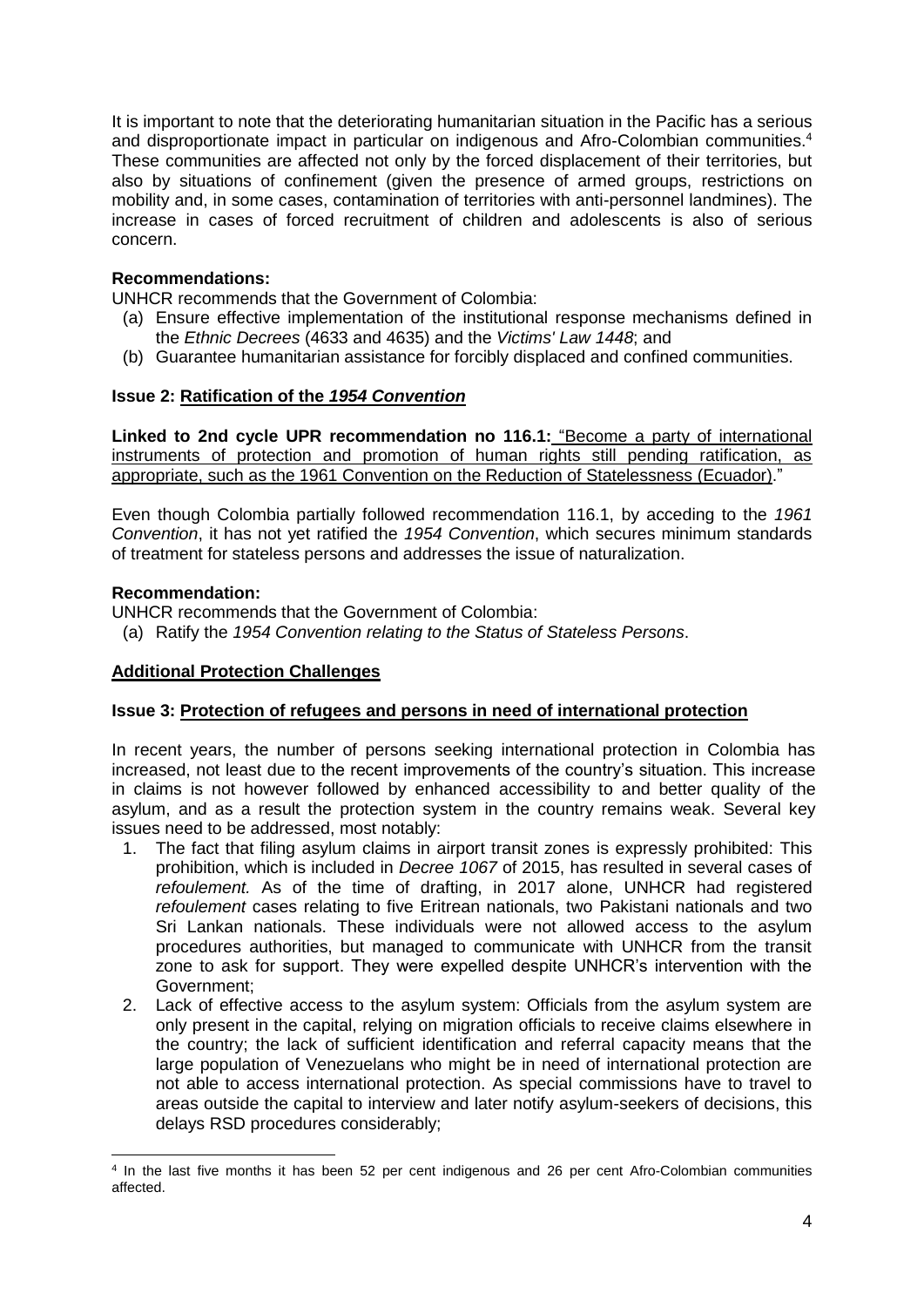- 3. Lack of an effective regulation on complementary protection deriving from the State's obligations under international human rights law: Existing regulations do not specify in which instances complementary protection applies and do not establish the status to be granted to persons in need of such protection;
- 4. Need to ensure impartial RSD adjudication: Asylum claims are processed by the Ministry of Foreign Affairs, with a risk that asylum cases might be decided on the basis of political considerations rather than on their merit – a concern recognized by Ministry officials;
- 5. Lack of a timeframe for adjudicating claims: *Decree 1067* of 2015 does not establish a time limit for the Government to decide on an asylum claim, resulting in uncertainty for asylum-seekers and an average of over one year for decisions to be made; and
- 6. Asylum-seekers have no right to work: The fact that asylum-seekers are not allowed to work, coupled with the lack of Government programmes to provide socio-economic support, puts them in a vulnerable situation, forcing them to work irregularly or exposing them to the risks of human smuggling and trafficking in pursuing onward movements.

# **Recommendations:**

UNHCR recommends that the Government of Colombia:

- (a) Consider the adoption of a law on international protection, ensuring effective access to a fair and impartial adjudication process throughout its territory; and
- (b) Consider including, in a law on international protection, comprehensive provisions not only on the protection of refugees, but also on complementary protection as derived from its obligations under international human rights law.

# **Issue 3: Development of stateless determination procedures and protection measures**

There are no protection mechanisms for stateless persons in the country, which may make it difficult for stateless persons to regularize their migration status and to access basic rights such as health and education. Colombian legislation lacks provision establishing a stateless determination procedures or provisions which would facilitate access to naturalization for stateless persons. The latter is particularly concerning because stateless people may face difficulties in meeting the typical requirements for naturalization. Additionally, the naturalization process in Colombia is a discretionary act of the President of Colombia, which means that there is no certainty that if a person meets the requirements they would be granted nationality.

# **Recommendation:**

UNHCR recommends that the Government of Colombia:

(a) Develop national legislation to protect stateless persons and create stateless determination procedures and mechanisms to facilitate their naturalization.

# **Issue 4**: **Harmonizing the** *1961 Convention* **and Colombian nationality legislation**

Colombia has not yet amended the nationality law, Law 43 of 1993, to harmonise the legal system with the *1961 Convention*, especially to implement the safeguards established in article 1(1) of the Convention. Colombia applies the principles of *ius soli* and *ius domicili* to grant nationality to children born in Colombia to foreign parents. This is particularly worrying in the case of children born in Colombia to foreign parents who are not considered to be domiciled<sup>5</sup> in the country. According to Article 5 of *Law 43 of 1993*, these children could only be granted Colombian nationality if no other State has done so and their parents prove, through certification of the diplomatic or consular missions of their countries of origin, that

<sup>1</sup> <sup>5</sup> A foreign national is domiciled in Colombia if he or she holds one of the types of visas mentioned in Guideline 059 of 2015 issued by the National Civil Registry – Registraduría Nacional del Estado Civil.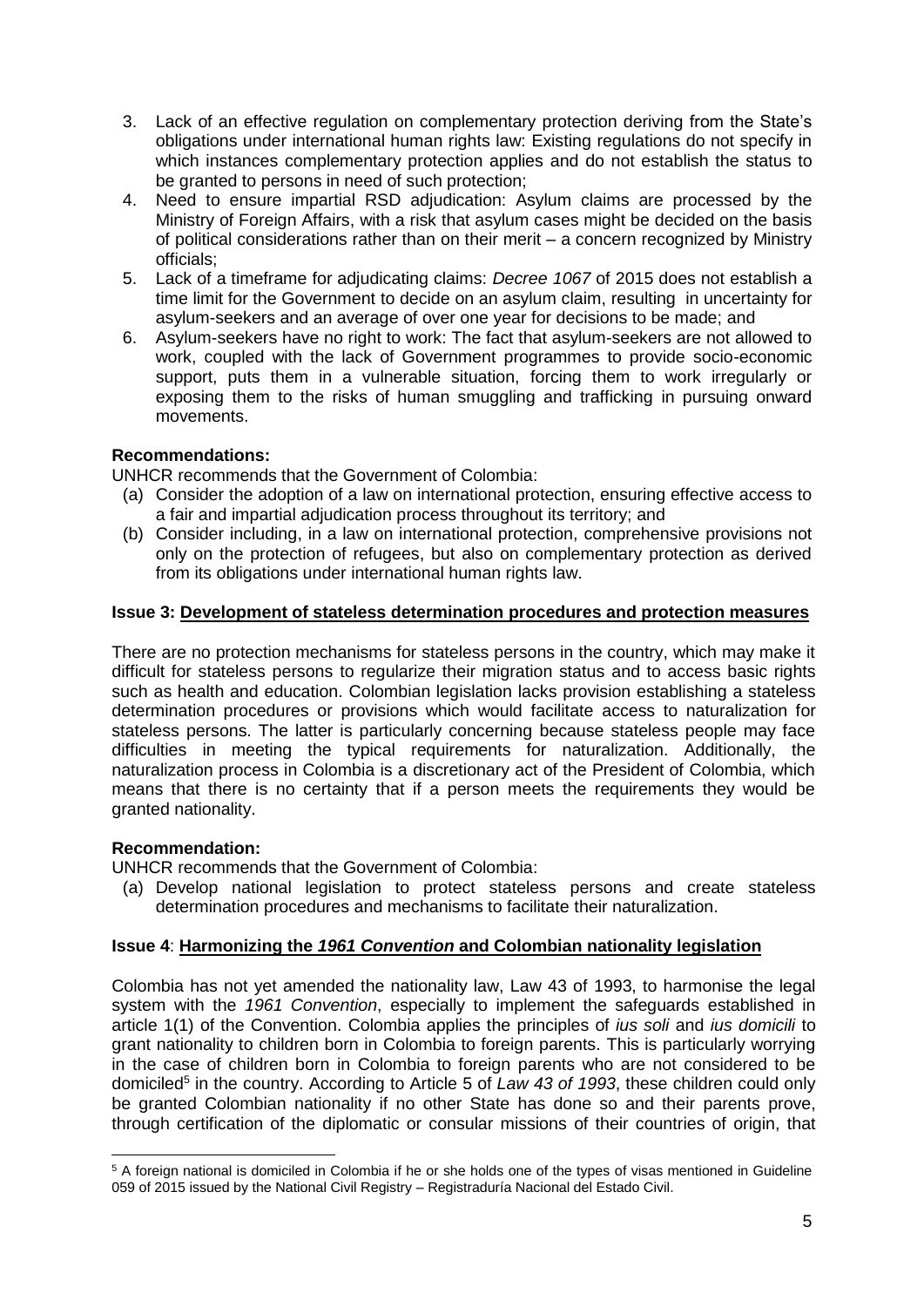their country does not apply *ius sanguinis* to grant nationality. These provisions affect children of irregular migrants and those without visas to prove their domicile in Colombia, it can also affect children of asylum-seekers, who may be unable to contact their consular or diplomatic authorities.

Article 5 of *Law 43 of 1993* regulates nationality by naturalization and not by birth, however, this provision includes the requirements to acquire Colombian nationality for those children born in Colombia to foreign parents who are not considered to be domiciled in Colombia. There is a need to clarify whether the goal of Article 5 of *Law 43 of 1993* is to grant those children nationality by birth or naturalization.

# **Recommendation:**

UNHCR recommends that the Government of Colombia:

(a) Harmonise nationality laws with the provisions of the *1961 Convention on the Reduction on Statelessness*.

**UNHCR October 2017**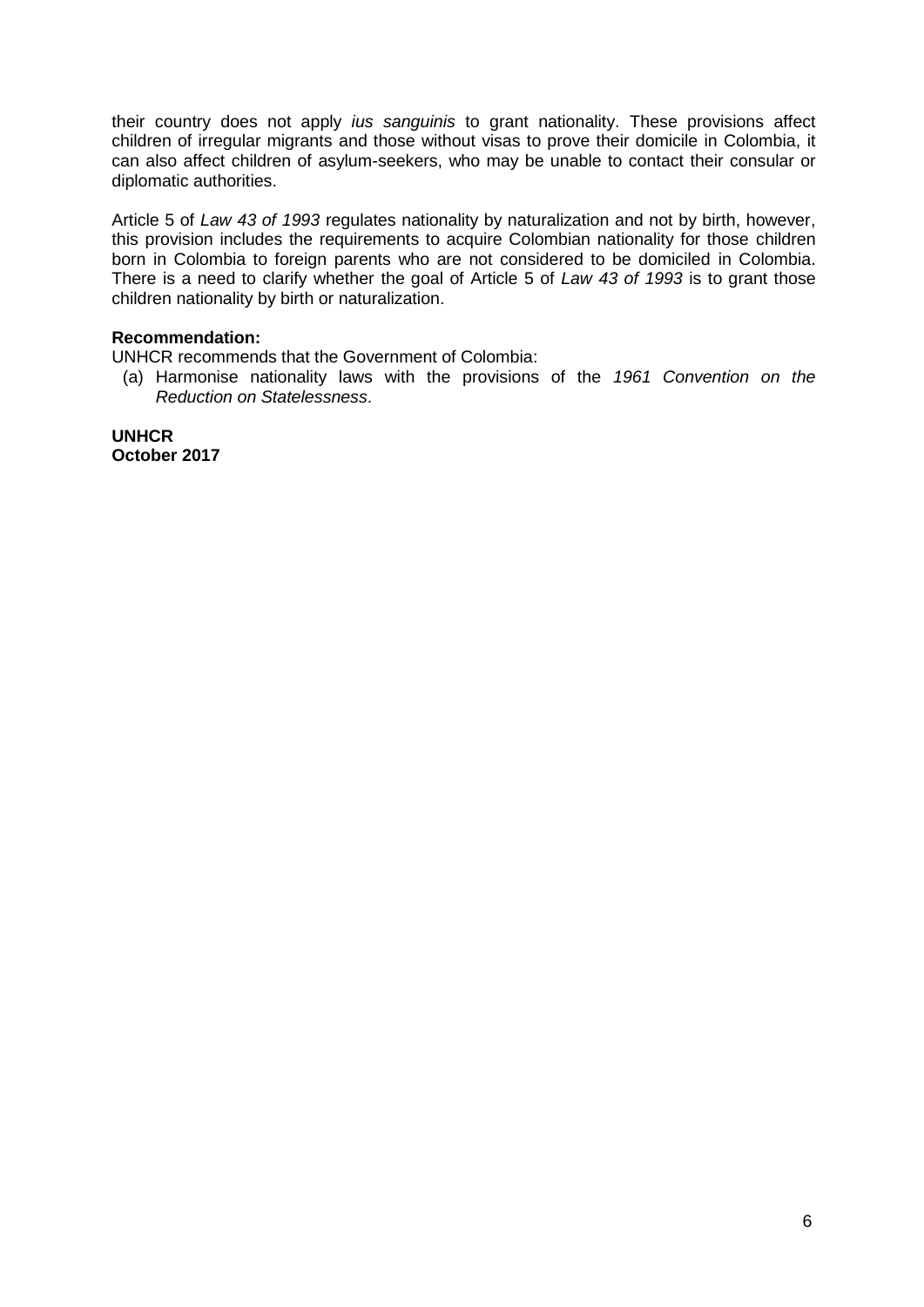# **ANNEX**

### **Excerpts of relevant Recommendations from the 2nd cycle Universal Periodic Review, Concluding Observations from UN Treaty Bodies and Recommendations of Special Procedures mandate holders**

# **COLOMBIA**

We would like to bring your attention to the following excerpts from the 2nd cycle UPR recommendations, UN Treaty Monitoring Bodies' Concluding Observations, and recommendations from UN Special Procedures mandate holders' reports relating to issues of interest and persons of concern to UNHCR with regards to Colombia.

### **I. Universal Periodic Review (Second Cycle – 2013)**

| Recommendation <sup>6</sup>                                                                                                                                                                                                                              | Recommending<br>State/s   | Position <sup>7</sup> |
|----------------------------------------------------------------------------------------------------------------------------------------------------------------------------------------------------------------------------------------------------------|---------------------------|-----------------------|
| Refugees, asylum-seekers and IDPs                                                                                                                                                                                                                        |                           |                       |
| 116.9 Continue efforts through dialogue with the Revolutionary Armed<br>Forces of Colombia to reach an agreement that will put an end to the<br>armed conflict.                                                                                          | Pakistan                  | Supported             |
| 116.25. Provide to Colombian refugees the opportunity to present their<br>request for reparation at the moment of their voluntary repatriation, if it is<br>the case, so that they can benefit from the Victims and Land Restitution<br>Law              | Panama                    | Supported             |
| 117.3. Maintain and strengthen its political support and financial<br>cooperation for the operations of the Office of the United Nations High<br>Commissioner for Refugees, for the implementation of social projects in<br>favour of Colombian refugees | Ecuador                   | Noted                 |
| 116.44. Intensify the Government presence in the rural areas whose<br>communities are victims of abuses, such as forced displacement, as well<br>as target of violence perpetrated by criminal organizations                                             | Italy                     | Accepted              |
| <b>Trafficking in persons</b>                                                                                                                                                                                                                            |                           |                       |
| 115.4. Provide additional resources to its anti-trafficking in persons<br>programmes                                                                                                                                                                     | Philippines               | Supported             |
| 116.58. Redouble efforts against trafficking in persons, in particular<br>through the adoption of the new National Strategy 2013-2018                                                                                                                    | Peru                      | Supported             |
| 116.59. Continue to combat human trafficking, in particular of women, boys<br>and girls and continue strengthening its programs to prevent trafficking, in<br>accordance with the National Integrated Strategy to Combat Human<br>Trafficking            | <b>State of Palestine</b> | Supported             |
| 116.60. Strengthen its human trafficking prevention programmes in its new<br>National Strategy to Combat Trafficking in Persons                                                                                                                          | Trinidad<br>and<br>Tobago | Supported             |
| 116.61. Strengthen the trafficking prevention programmes under the<br>national strategy to combat human trafficking 2007-2012, with particular<br>attention to children from disadvantaged groups                                                        | Egypt                     | Supported             |
| 116.62. Continue its work in combating trafficking in persons, with<br>particular attention given to children and disadvantaged groups, as<br>envisaged in its future plan of National Strategy on trafficking prevention                                | Cambodia                  | Supported             |
| 116.63. Continue specially its efforts to combat human trafficking                                                                                                                                                                                       | Honduras                  | Supported             |

**<sup>.</sup>** <sup>6</sup> All recommendations made to Colombia during its 2nd cycle UPR can be found in: "Report of the Working Group on the Universal Periodic Review of Colombia" (4 July 2013), A/HRC/24/6, available at: [http://www.ohchr.org/EN/HRBodies/UPR/Pages/COIndex.aspx.](http://www.ohchr.org/EN/HRBodies/UPR/Pages/COIndex.aspx)

**<sup>7</sup>** Colombia's views and replies can be found in: *Addendum* (19 July 2013), A/HRC/24/6/Add.1, available at: [http://www.ohchr.org/EN/HRBodies/UPR/Pages/COIndex.aspx.](http://www.ohchr.org/EN/HRBodies/UPR/Pages/COIndex.aspx)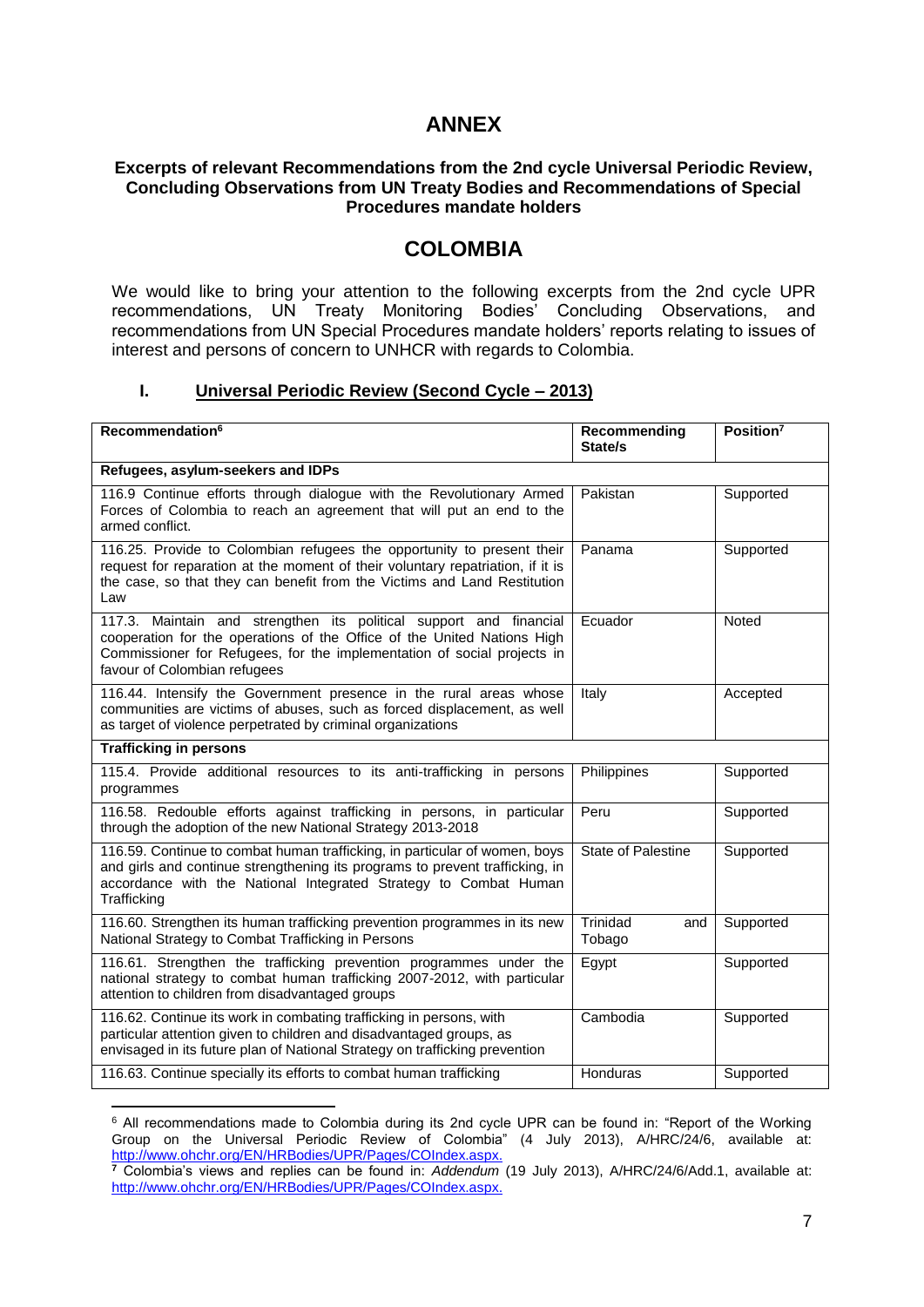| 116.64. Consider strengthening the comprehensive policy in the National<br>Strategy to Combat Trafficking in Persons, including preventive measures                                                                                                                                                        | Indonesia   | Supported              |
|------------------------------------------------------------------------------------------------------------------------------------------------------------------------------------------------------------------------------------------------------------------------------------------------------------|-------------|------------------------|
| 116.65. Strengthen its trafficking prevention programme under the National<br>Strategy to Combat Human Trafficking 2007-2012, with particular attention<br>to children and women                                                                                                                           | Kyrgyzstan  | Supported              |
| 116.66. Continue its efforts to fight trafficking in persons within the<br>framework of its Comprehensive National Strategy to Combat Trafficking in<br>Persons. In this regard, we urge the Government of Colombia to continue<br>to work towards finalizing and adopting its National Strategy 2013-2018 | Nigeria     | Supported              |
| <b>Groups with specific needs</b>                                                                                                                                                                                                                                                                          |             |                        |
| 116.28. Redouble on-going efforts to improve the quality of life of the most<br>vulnerable groups, in particular indigenous peoples and people of African<br>descent                                                                                                                                       | Peru        | Supported              |
| 116.94. Further promote economic and social rights of minorities and<br>vulnerable groups                                                                                                                                                                                                                  | Niger       | Supported              |
| 116.102. Continue prioritizing education opportunities for the largest<br>possible proportions of rural inhabitants and vulnerable populations                                                                                                                                                             | Azerbaijan  | Supported              |
| 116.110. Ensure that the legislation regarding the rights of minorities and<br>indigenous people continue to be fully implemented, paying special<br>attention to the protection of those people most vulnerable to threats and<br>violence, such as human rights defenders                                | Italy       | Supported              |
| 116.111. Take all necessary measures to ensure the full and sustainable<br>protection of indigenous peoples and peoples of African descent, in terms<br>of both physical security and land rights                                                                                                          | New Zealand | Supported              |
| 116.112. Provide demobilized children with assistance and penalize those<br>responsible for their recruitment                                                                                                                                                                                              | Poland      | Supported <sup>8</sup> |
| 116.113. Investigate thoroughly all cases of illegal recruitment of children<br>in armed groups and bring the perpetrators to justice                                                                                                                                                                      | Austria     | Supported              |
| 116.114. Continue to take effective measures to ensure the recovery,<br>rehabilitation, and reintegration of child soldiers                                                                                                                                                                                | Austria     | Supported <sup>9</sup> |
| 116.48. Enhance the protection for children, including by improving the<br>investigation, prosecution and prevention of violence against children                                                                                                                                                          | Cyprus      | Supported              |
| 116.116. Continue to provide assistance to demobilized children,<br>independently of the illegal armed group they may have belonged to, along<br>the lines suggested by the Secretary-General                                                                                                              | Chile       | Supported              |
| 116.117. Intensify its efforts to counter the widespread practice of forced<br>recruitment of children by non-state armed groups, and ensure that all<br>demobilized children are given protection, reintegration and rehabilitation<br>assistance                                                         | Hungary     | Supported              |
| 116.119. Protect the right to property of the land of the indigenous and<br>traditional peasant communities to prevent the dispossession of land<br>suitable for agriculture in the present context of economic and social<br>development                                                                  | Mexico      | Supported              |
| Sexual and gender-based violence                                                                                                                                                                                                                                                                           |             |                        |

<sup>8</sup> *Addendum***:** "Accepted. Ongoing. It should be made clear that as far as Colombia is concerned, there are no demobilized children, but children who were formerly linked to illegal armed groups."

<sup>9</sup> *Addendum***:** "Accepted. Ongoing. It should be made clear that as far as Colombia is concerned, there are no child soldiers, but children who were unlawfully recruited and used by illegal armed groups. In no case do the armed forces recruit minors into their ranks."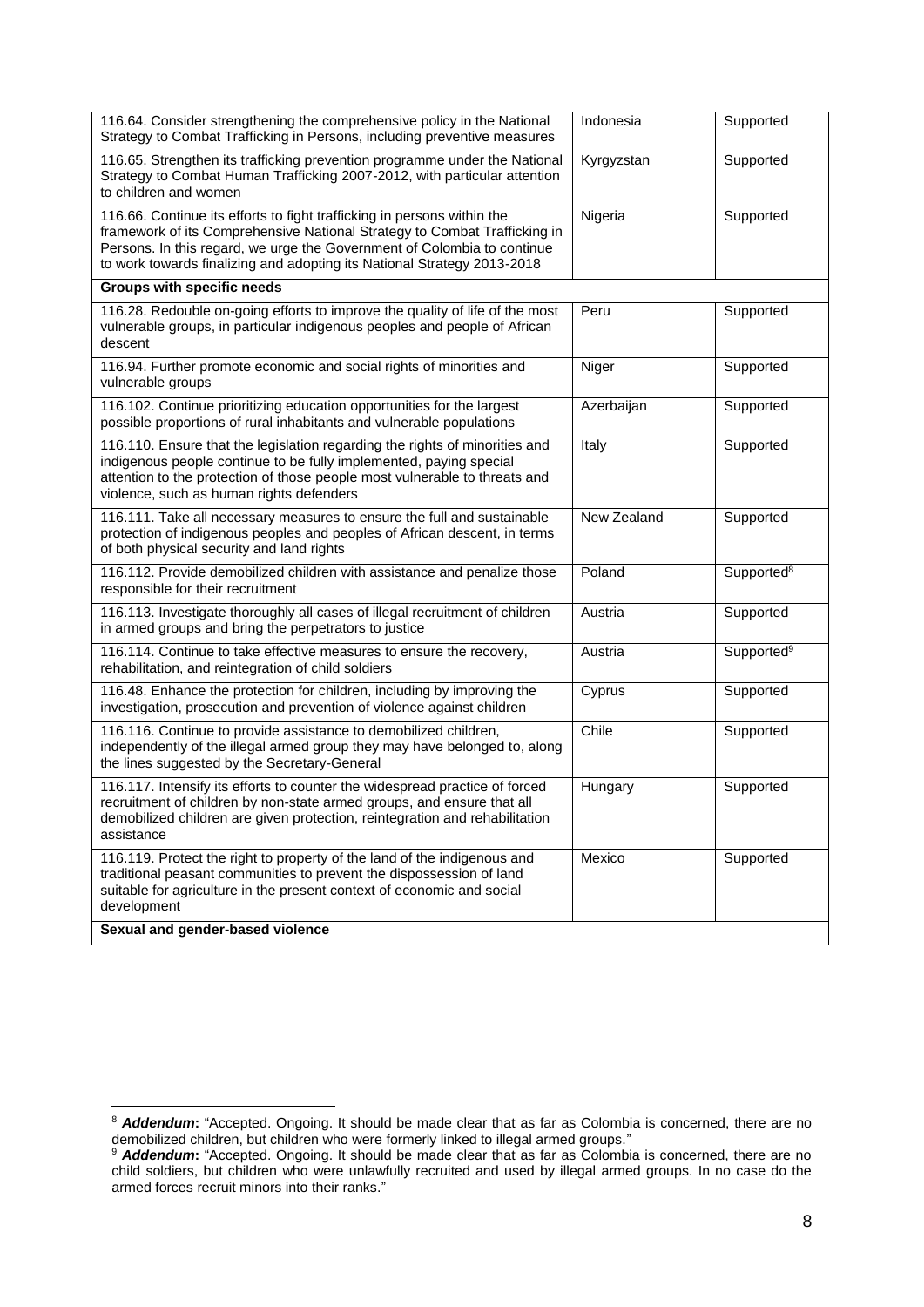| 115.1. Implement the recommendations made by the United Nations<br>Special Representative of the Secretary General on Sexual Violence in<br>Conflict, during her visit to Colombia in May 2012                                                                                                                                                                                                     | Sweden       | Supported <sup>10</sup> |
|----------------------------------------------------------------------------------------------------------------------------------------------------------------------------------------------------------------------------------------------------------------------------------------------------------------------------------------------------------------------------------------------------|--------------|-------------------------|
| 115.2. Develop and implement a comprehensive and interdisciplinary<br>action plan aimed at combating violence against women, in consultation<br>victims<br>and<br>women<br>organizations,<br>and<br>based<br>with<br>on<br>the<br>recommendations made by the United Nations and the Inter-American<br>human rights system                                                                         | Belgium      | Supported               |
| 115.3. Follow-up and implement effectively the recommendations of the<br>Special Representative of the Secretary-General on Sexual Violence in<br>Conflict                                                                                                                                                                                                                                         | Austria      | Supported               |
| 116.38. Extend an invitation to the Special Rapporteur on violence against<br>women, its causes and consequences                                                                                                                                                                                                                                                                                   | Hungary      | Supported               |
| 116.39. Invite the Special Rapporteur on violence against women, and<br>develop, in consultation with civil society, a comprehensive plan of action<br>to address sexual violence                                                                                                                                                                                                                  | Hungary      | Supported               |
| 116.50. Continue to prioritise policies aimed at promoting the enjoyment of<br>women's rights and prevention of sexual violence                                                                                                                                                                                                                                                                    | South Africa | Supported               |
| 116.51. Consider developing and implementing a comprehensive plan of<br>action to further women's rights, including measures to combat violence<br>against women                                                                                                                                                                                                                                   | Indonesia    | Supported               |
| 116.52. Step up efforts to prevent sexual violence against women and<br>children and strengthen measures for the rehabilitation of boys and girls<br>affected by armed conflicts                                                                                                                                                                                                                   | Paraguay     | Supported               |
| 116.54. Increase efforts in addressing violence against women, including a<br>provision of access to justice and medical care for victims as well as their<br>social reintegration, in particular within the context of the armed conflict                                                                                                                                                         | Slovakia     | Supported               |
| 116.55. Elaborate and apply in an effective manner an exhaustive and<br>interdisciplinary action plan to address violence against women                                                                                                                                                                                                                                                            | Spain        | Supported               |
| 116.56. Continue to work constructively to implement the laws, decrees<br>and resolutions that have been approved to combat violence against<br>women and girls and to guarantee access to justice for victims of sexual<br>violence                                                                                                                                                               | Canada       | Supported               |
| 116.57. Guarantee access to justice for victims of sexual violence by<br>ensuring the effective implementation of laws on the protection of women                                                                                                                                                                                                                                                  | France       | Supported               |
| 116.67. Strengthen the judiciary in order to guarantee its investigation and<br>prosecution capacity so as to ensure access to justice for all citizens, in<br>particular victims of sexual violence                                                                                                                                                                                               | Switzerland  | Supported               |
| 117.5. In order to combat impunity, support the bill before Congress "to<br>guarantee access to justice for victims of sexual violence, especially<br>sexual violence in the context of armed conflict"                                                                                                                                                                                            | Finland      | Noted                   |
| 117.6. Ensure the effective implementation of Order 092 of the<br>Constitutional Court, which referred 183 cases of sexual violence against<br>women to the Attorney-General's Office, the incorporation of Law 1257 on<br>violence against women into the Criminal Code, and create an inter-<br>institutional system for monitoring of the implementation of Security<br>Council resolution 1325 | Ireland      | Noted                   |
| 118.23. Address how victims of sexual violence by illegal armed groups<br>who are not considered parties to the conflict can access appropriate<br>reparations                                                                                                                                                                                                                                     | Australia    | Noted                   |
| 118.24. Take concrete and effective actions to implement the existing legal<br>framework and to tackle the widespread impunity for crimes related to                                                                                                                                                                                                                                               | Sweden       | Noted                   |

<sup>10</sup> *Addendum***:** "Accepted. Colombia accepts the recommendations made in the report of the Special Representative that are compatible with the normative framework and current public policies and with its capacity to implement them, taking into account the observations and comments made on the document."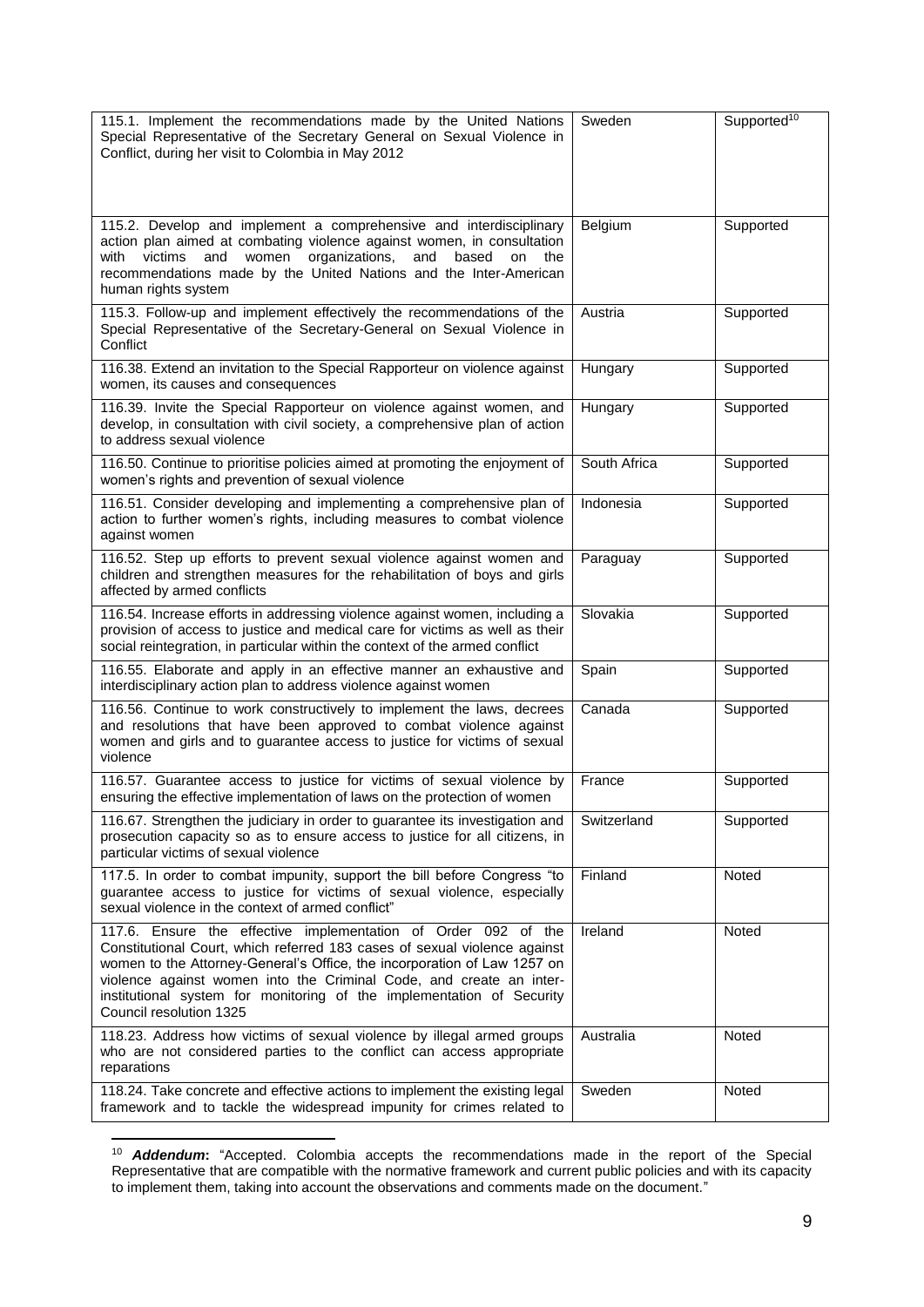| sexual violence                                                                                                                                                                                                    |           |           |  |  |
|--------------------------------------------------------------------------------------------------------------------------------------------------------------------------------------------------------------------|-----------|-----------|--|--|
| <b>SOGI</b>                                                                                                                                                                                                        |           |           |  |  |
| 116.43. Consider the possibility of enhancing the necessary measures for<br>the protection and integration of the LGBT population                                                                                  | Argentina | Supported |  |  |
| <b>Stateless persons</b>                                                                                                                                                                                           |           |           |  |  |
| 116.1. Become a party of the international instruments of protection and<br>promotion of human rights still pending ratification, as appropriate, such as<br>the 1961 Convention on the Reduction of Statelessness | Ecuador   | Supported |  |  |

# **II. Treaty Bodies**

# **Committee on the Elimination of Discrimination against Women**

# Concluding Observations, (29 October 2013), [CEDAW/CBHS/CO/7-8](http://tbinternet.ohchr.org/_layouts/treatybodyexternal/Download.aspx?symbolno=CEDAW%2fC%2fCOL%2fCO%2f7-8&Lang=en)

# **Stereotypes and harmful practices**

13. The Committee is concerned at the persistence of patriarchal attitudes and deeprooted stereotypes regarding the roles and responsibilities of women and men in the family and society in the State party. It notes that such attitudes and stereotypes constitute a significant impediment to the implementation of the Convention, as they are root causes of women's disadvantaged position in political and public life, especially in decision-making positions and elected offices, as well as in the labour market; the prevalence of violence against women; and gender segregation as reflected in women's and girls' educational choices. It is also concerned that the State party has not taken sufficient sustained and systematic action to eliminate stereotypes, in particular those against indigenous and Afro-Colombian women. It is further concerned at the practice of female genital mutilation in some indigenous communities, including the Embera community, as well as at the insufficient measures taken to eliminate this practice, illustrated by its non-prohibition by law.

# 14. **The Committee recommends that the State party:**

- (a) **Develop a comprehensive strategy targeted at women, men, girls and boys to overcome patriarchal and gender-based stereotypical attitudes about the roles and responsibilities of women and men in the family and in society, in particular in areas where women are in the most disadvantaged position, such as public and political life and employment;**
- (b) **Disseminate the principles of non-discrimination and gender equality, through its cooperation with civil society and women's organizations, political parties, education professionals, the private sector and the media, to the general public and to specific audiences, such as decision makers, employers and youth, with a view to enhancing a positive and nonstereotypical portrayal of Afro-Colombian and indigenous women;**
- (c) **Undertake joint efforts with the indigenous authorities to eliminate female genital mutilation, including by raising awareness on its harmful effects for girls and women and by ensuring the implementation of the decisions taken by the Regional Council of Risaralda with regard to its practice; and prohibit female genital mutilation in the State party's legislation.**

# **Violence against women**

15. The Committee is concerned at the high prevalence of violence against women, in particular domestic and sexual violence, despite the comprehensive legal framework to address violence against women in the State party.

# 16. **The Committee recommends that the State party:**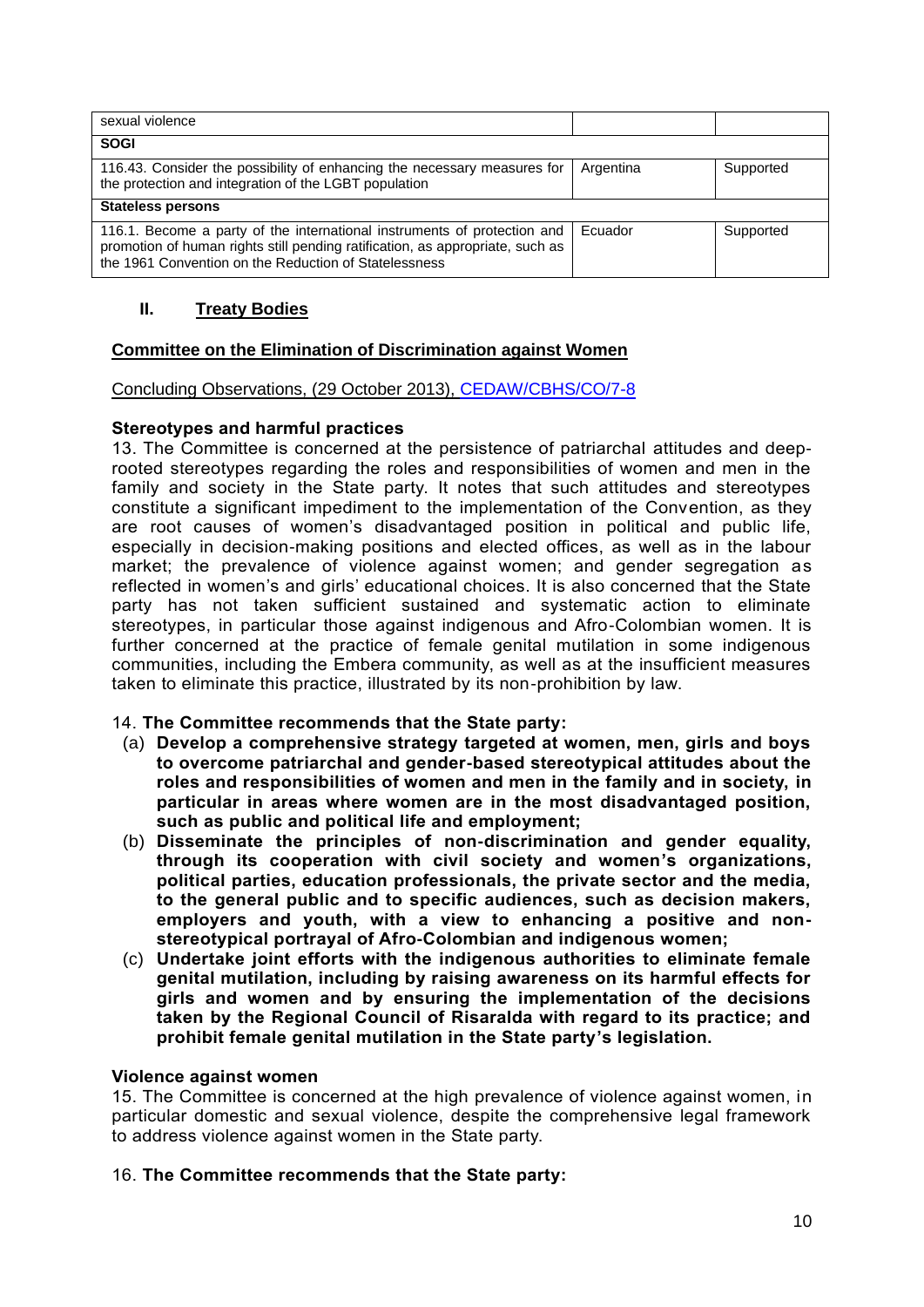(a) **Ensure women's adequate access to the protection and support measures envisaged in Law No. 1257 (2008) by simplifying the procedures for access to them; ensuring consistency and articulation among the different decrees which constitute the regulatory framework of the Law, enhancing coordination among the institutions responsible for its implementation; and providing these institutions with sufficient human, technical and financial resources to increase their effectiveness in executing their mandate.**

### **Conflict-related gender-based violence**

17. The Committee notes the efforts of the State party to address conflict-related gender-based violence, including sexual violence, such as Law No. 1448 (2011). It also notes the measures taken by the Attorney General's Office to improve the methodology of investigation and treatment of victims of these crimes. However, it expresses its serious concern at the prevalence of sexual violence against women and girls, including rape, by all actors in the armed conflict, including by post-demobilization armed groups. It is concerned at the significant underreporting of cases and at the widespread impunity with respect to the investigation, prosecution and punishment of perpetrators of conflict-related sexual violence against women and girls, which contribute to the victims' lack of confidence in the State response.

### 18. **The Committee recommends that the State party:**

(a) **Take measures to prevent gender-based violence, in particular sexual violence, by all actors in the armed conflict; conduct gender-sensitive training and adopt codes of conduct for the police and the military and ensure their proper dissemination.**

#### **Trafficking and exploitation of prostitution**

19. The Committee is concerned at the delays in the adoption of Law No. 985 (2005) regulatory decree on the protection of and assistance to victims of trafficking. It is also concerned at the lack of information with respect to the extent and causes of the external and internal trafficking of women and girls despite the fact that the State party is a country of origin of external trafficking and despite the existence of internal trafficking, particularly in regions where development mega-projects are being carried out.

#### 20. **The Committee recommends that the State party:**

(a) **Enhance international, regional and bilateral cooperation with countries of origin, transit and destination to prevent trafficking through information exchange and harmonize legal procedures aimed at the prosecution and punishment of traffickers.** 

#### **Rural, indigenous and Afro-Colombian women**

31. The Committee is concerned about the persistent discrimination experienced by rural women, indigenous women and Afro-Colombian women. It is deeply concerned that the disproportionate impact of the armed conflict in conjunction with the negative impact of agricultural and mining mega-projects on these groups of women are deepening the prevailing discrimination, inequalities and poverty which they have long been experiencing, despite the efforts of the State party to improve their situation. It is particularly concerned at:

#### 32. **The Committee recommends that the State party:**

(a) **Translate into practical actions the legal requirement to take into consideration a gender and differentiated approach to address women**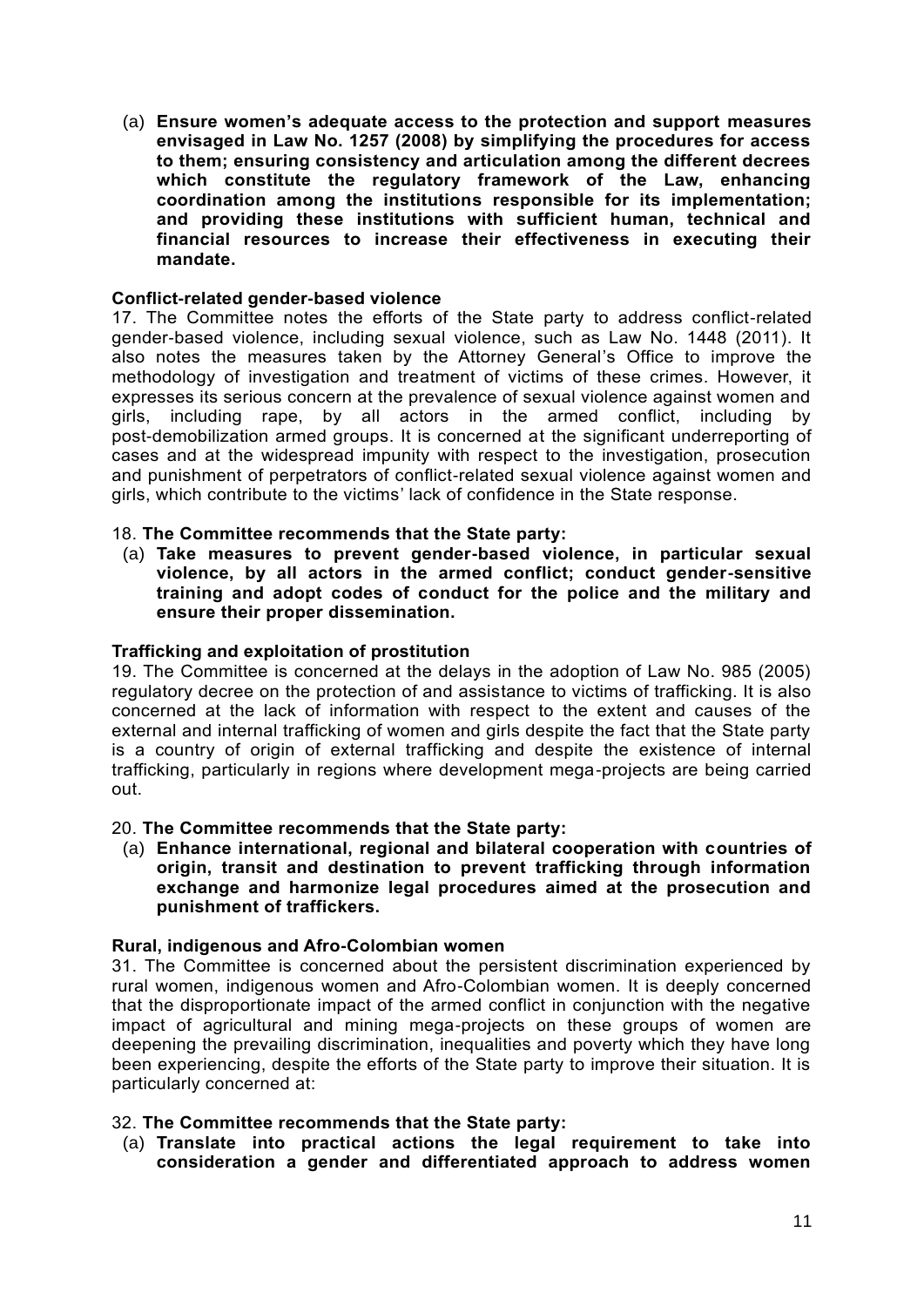**victims' specific needs, with a view to eliminating the various barriers faced by them during the land restitution process;** 

(b) **Fully acknowledge the link between gender-based violence, including sexual violence, and forced displacement and ensure the prompt investigation and prosecution of perpetrators, including postdemobilization armed groups.** 

### **Committee on the Rights of the Child**

Concluding Observations (6 March 2015) [CRC/C/COL/CO/4-5](http://tbinternet.ohchr.org/_layouts/treatybodyexternal/Download.aspx?symbolno=CRC%2fC%2fCOL%2fCO%2f4-5&Lang=en)

#### **Non-discrimination**

19. While noting the measures taken to eliminate discrimination against children in marginalized or disadvantaged situations, the Committee is deeply concerned about:

- (a) The structural discrimination against indigenous, Afro-Colombian and displaced children, children with disabilities, children living with HIV/AIDS, lesbian, gay, bisexual, transgender and intersex children, and children living in rural, remote and marginalized urban areas, particularly affecting their right to education and health and exposing them to violence;
- (b) The persistent patriarchal attitudes and gender stereotypes that discriminate against girls and women, resulting in an extremely high prevalence of violence against girls.

#### **20. The Committee recommends that the State party:**

- (a) **Strengthen its efforts to eliminate discrimination against children in marginalized situations by providing adequate resources for relevant policies and affirmative measures to ensure that children gain** *de facto* **enjoyment of their rights, in particular their rights to education and health.**
- (b) **Take the necessary measures to eliminate patriarchal attitudes and gender stereotypes that discriminate against girls and women, including through strengthening the implementation of the Public Policy on Gender Equality and through educational and awareness-raising programmes;**
- (c) **Facilitate child-friendly complaint mechanisms in educational establishments, health centres, juvenile detention centres, alternative-care institutions and in any other setting.**

#### **Right to life, survival and development**

23. The Committee remains concerned about the insufficient measures taken by the State party to protect children's right to life, including in the context of the armed conflict. It is particularly concerned that:

(a) Many children are the victims of killing and disappearance, including killing committed by government agents; and extensive impunity prevails in this regard. The root causes of those violent acts - such as the armed conflict, organized crime, corruption, drugs, poverty and marginalization - remain insufficiently addressed.

**24. The Committee urges the State party to make every effort to reinforce the protection of children's right to life, survival and development, including by:** 

(a) **Increasing its efforts to prevent the killing and disappearance of children and their family members, and addressing the root causes of those violent acts, such as the armed conflict, organized crime, corruption, drugs, poverty and marginalization.**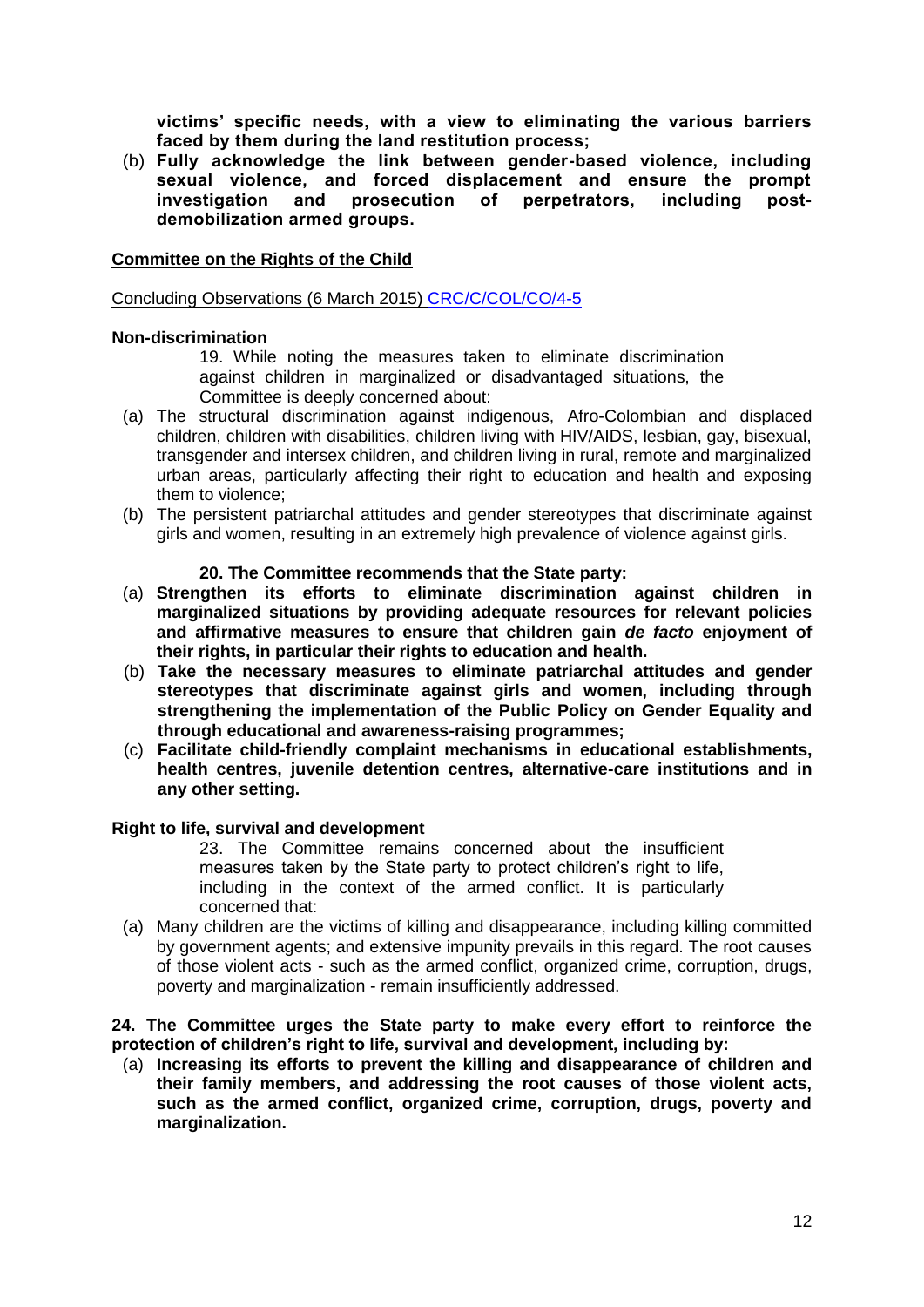# **Freedom of the child from all forms of violence**

27. The Committee is deeply concerned at the high levels of violence that children are confronted with, and in particular about:

- (a) Reports that children continue to be the victims of acts of torture and other cruel or degrading treatment or punishment committed by government agents and/or non-State armed groups;
- (b) The high prevalence of domestic violence and abuse, particularly affecting girls, including those involved in domestic work. The Committee is concerned that, as a result of the deficiencies in the administrative process for re-establishing rights, child victims are removed from the home environment, whereas the perpetrator remains in the home;
- (c) The high incidence of violence against children perpetrated by gangs in the streets.

**28. The Committee urges the State party to prioritize the elimination of all forms of violence against children, and in particular to:**

(a) **Evaluate the results of the National Action Plan for Children and Adolescents in this regard, and based on lessons learned take adequate measures to prevent and address all forms of violence against children, including girls involved in domestic work, and ensure that the gender dimension of violence is addressed effectively.**

### **Displaced children**

55. While noting the programmes to protect displaced children, the majority being Afro-Colombian or indigenous children, the Committee remains concerned that these efforts have been insufficient to adequately ensure the rights of displaced children, as ordered by the Constitutional Court. It is particularly concerned that the specific needs of displaced girls, who are greatly exposed to violence and discrimination, have not been satisfactorily addressed.

# **56. The Committee recommends that the State party:**

- (a) **Evaluate the "mobile units" strategy and similar initiatives and, based on lessons learned and in line with the Constitutional Court decisions, strengthen measures to protect displaced children and their families from violence, and ensure their access to food, adequate housing, education, recreation, health, civil registration, justice and integrated mental health and psychosocial rehabilitation services. Resources should be increased and monitoring mechanisms and coordination among relevant bodies strengthened;**
- (b) **Adequately address the specific needs of displaced girls, and ensure their protection from child labour, school dropout and violence, including sexual violence and exploitation.**

#### **Children belonging to minority or indigenous groups**

57. The Committee notes the measures taken by the State party to ensure the rights of indigenous and Afro-Colombian children. It nevertheless remains concerned that they continue to face discrimination and numerous challenges in accessing education, health care, civil registration services and justice. It also remains concerned that they are disproportionally affected by violence and the armed conflict and overrepresented among displaced children and children recruited by non-State armed groups.

### **58. In the light of its general comment No. 11 (2009) on indigenous children and their rights under the Convention, the Committee recommends that the State part:**

(b) **Strengthen its efforts to ensure that all Afro-Colombian and indigenous children are registered immediately after birth, and to facilitate cost-free registration of those who were not registered at birth.**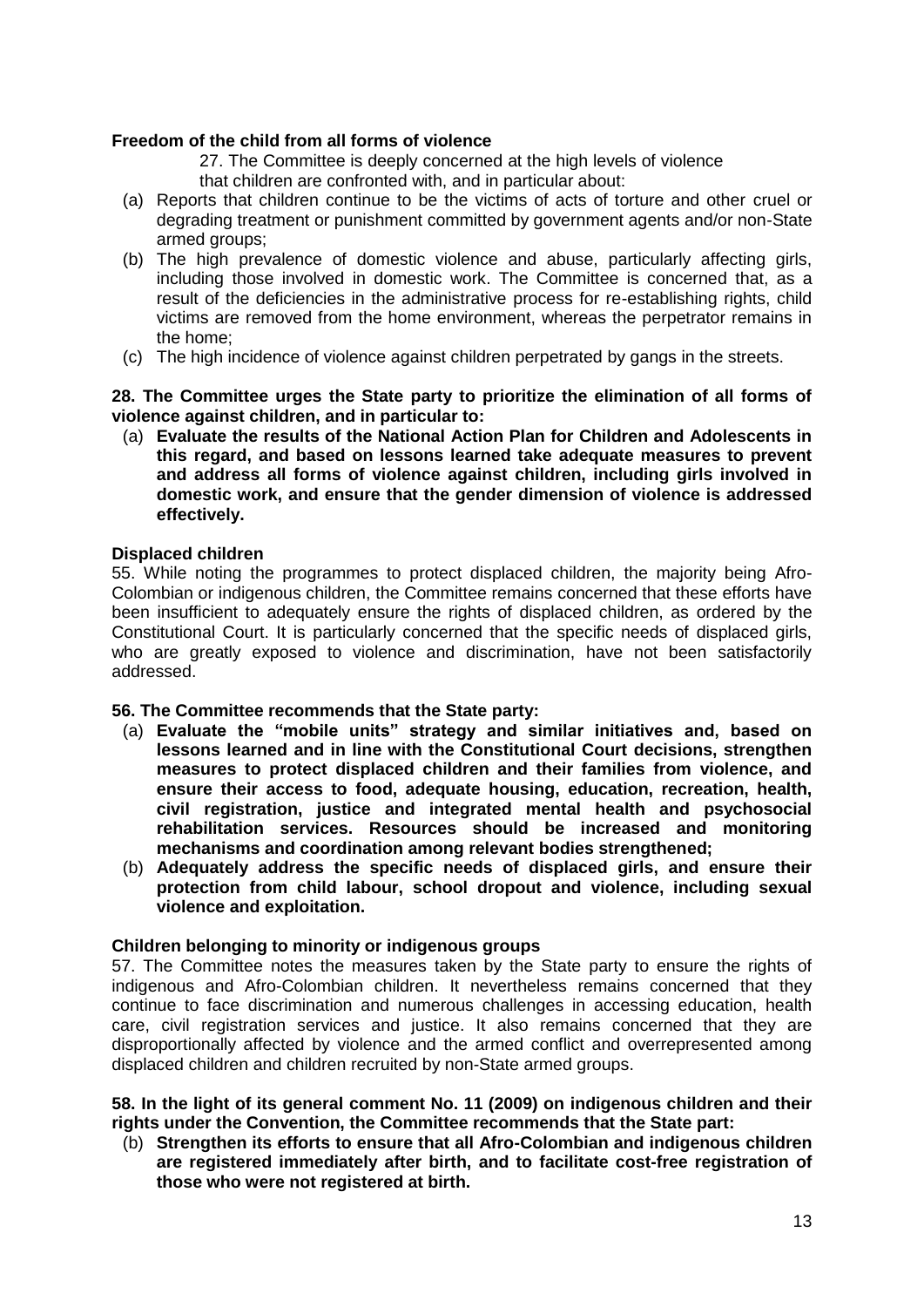# **Committee against Torture**

# Concluding Observations, (29 May 2015), [CAT/C/COL/CO/5](http://tbinternet.ohchr.org/_layouts/treatybodyexternal/Download.aspx?symbolno=CAT%2fC%2fCOL%2fCO%2f5&Lang=en)

# **Refugees and** *non-refoulement*

15. Having examined the changes in asylum procedures introduced under Decree No. 2840 of 6 December 2013, the Committee observes that this decree provides that migration authorities may not accept asylum applications from persons who are in transit at border checkpoints. The Committee is concerned by the fact that the State party may have acted in breach of the principle of *non-refoulement* in respect of Lorent Saleh and Gerando Carrero, both Venezuelan nationals, in 2014. The Committee takes note of the fact that the State party has asserted that, in accordance with international instruments, the principle of *non-refoulement* does not apply to refugees who are deemed, on the basis of substantial grounds, to constitute a security threat to the country in which they are located. In that regard, the Committee recalls that article 3 of the Convention affords absolute protection to all persons in the territory of the State party, regardless of the nature of that person and regardless of the danger that he or she may pose to society (see CAT/C/52/D/475/2011 and Corr.1, para. 10.4, and CAT/C/48/D/444/2010, para. 13.7). Finally, the Committee finds it regrettable that it has not received the information it requested regarding the acceptance of diplomatic guarantees as a safeguard against torture or ill-treatment (art. 3).

# **16. The State party should:**

- (a) **Rescind or amend provisions that bar persons in transit at border checkpoints from submitting asylum applications to migration authorities;**
- (b) **Ensure that no one may be expelled, returned or extradited to another State where there are substantial grounds for believing that he or she would run a personal, foreseeable risk of being subjected to torture; (c) Refrain from requesting or accepting diplomatic assurances when there are substantial grounds for believing that the person concerned would be in danger of being subjected to torture.**

# **Human Rights Committee**

# Concluding Observations, (17 November 2016), [CCPR/C/COL/CO/7](http://tbinternet.ohchr.org/_layouts/treatybodyexternal/Download.aspx?symbolno=CCPR%2fC%2fCOL%2fCO%2f7&Lang=en)

# **Discrimination and violence based on sexual orientation or gender identity**

16. The Committee recognizes the efforts made by the State party to protect the rights of lesbian, gay, bisexual, transgender and intersex persons, including the decisions of the Constitutional Court that guarantee the rights of same-sex couples to enter into civil marriages and to adopt children, and its efforts to combat discrimination and violence directed at them. The Committee is concerned, however, by reports that such persons have been the target of acts of violence, including murder, and police misconduct because of their sexual orientation or gender identity (arts. 2, 6, 7 and 26).

17. **The State party should continue and step up its efforts to combat stereotypes regarding, and prejudice against, lesbian, gay, bisexual, transgender and intersex persons, and to ensure that acts of discrimination and violence directed against them are prevented, that acts of violence against them are investigated, that the persons who commit such acts stand trial and are punished, and that victims are provided with assistance and full reparation. It should also adopt stronger measures to prevent members of the security forces from committing acts of discrimination or violence and to punish them if they do so. The Committee recommends that the State party continue its efforts to uphold the rights of same-sex couples in practice.**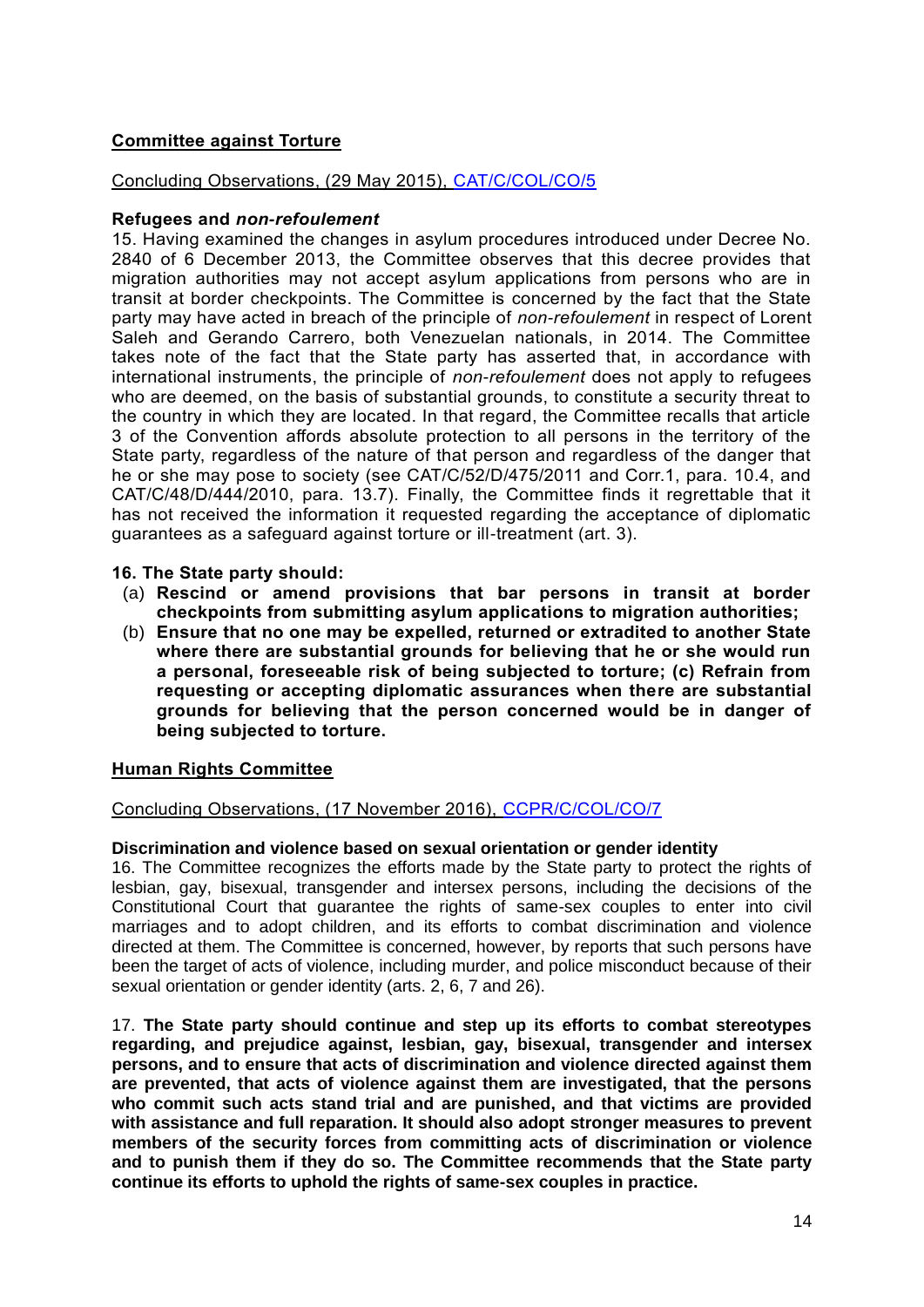### **Violence against women and sexual violence**

18. The Committee recognizes that the State party has taken numerous steps to prevent and combat violence against women and sexual violence, to punish persons who commit such acts and to offer reparation and assistance to the victims. It is concerned, however, by reports that violence against women and sexual violence aimed primarily at women and girls continue to be serious problems both within and outside the context of the armed conflict, and by reports that many of these crimes go unpunished.

19. **The State party should redouble its efforts to prevent and combat all acts of violence against women and acts of sexual violence, to punish persons who commit such acts and to offer assistance and full reparation to victims. In particular, it should facilitate the submission of complaints by victims, investigate all instances of violence against women and of sexual violence promptly, thoroughly and impartially, ensure that the persons committing such acts stand trial and are punished and ensure that victims receive assistance, full reparation and appropriate protection without delay by, inter alia, making a sufficient number of shelters available for victims throughout the country.**

### **Internally displaced persons**

30. The Committee recognizes the efforts made by the State party to prevent internal displacements and to address this problem, and it notes that the number of internally displaced persons has fallen in recent years. It is concerned, however, by reports that instances of internal displacement, including cases involving large numbers of people, continue to occur owing to various factors, such as the activities of illegal armed groups that formed in the wake of the demobilization of paramilitary organizations and the implementation of megaprojects (arts. 2, 12, 26 and 27).

**31. The State party should continue and step up its efforts to prevent internal displacements, to ensure that all victims receive appropriate care, assistance and full reparation on a timely basis and to ensure that the return and relocation of displaced persons are conducted safely and in a sustainable manner.**

# **Use and recruitment of children by illegal armed groups**

40. The Committee takes note of the efforts made by the State party to prevent children from being used or recruited by illegal armed groups and to separate those who have been recruited from those groups and offer them assistance and protection. It is concerned, however, at reports of the continued use and recruitment of children by illegal armed groups, including, in particular, the use and recruitment of indigenous and Afro-Colombian children, and by illegal armed groups that formed in the wake of the demobilization of paramilitary organizations

**41. The State party should continue and step up its efforts to prevent the use and recruitment of children by illegal armed groups; to ensure that, in accordance with the jurisprudence of the Constitutional Court, all children who have been used or recruited by such groups are treated as victims, regardless of which armed group they have been separated from; to ensure that all children separated from such groups receive protection and proper care with a view to their physical and psychological recovery and to the restoration of their rights; and to ensure that the responsible parties stand trial and are punished. The State party should also adopt effective measures to ensure that, in actual practice, children are not involved in intelligence work or in military civic activities.**

# **Rights of Afro-Colombian and indigenous persons**